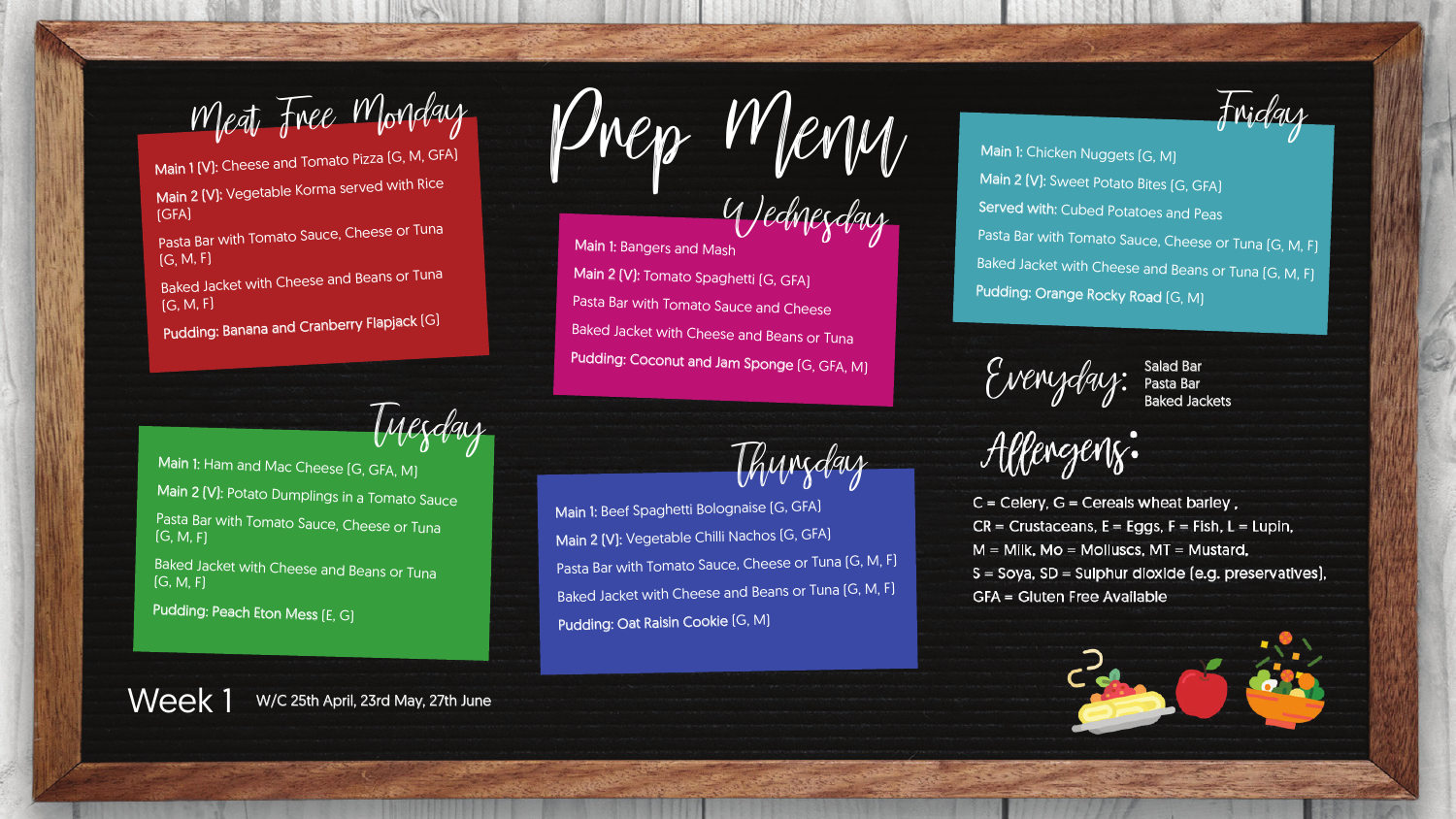$M$ eat Free Monday<br>1(V): Chickpea Curry (G, GFA)<br>2.7 web and Cheese Pasta Bake Wednesday

Friday

Everyday: Salad Bar<br>Everyday: Pasta Bar

Tuesday

Thursday

Main 1 (V): Chickpea Curry [G, GFA] Main 2: Tomato and Cheese Pasta Bake (G, GFA, M)

> Main 2 (V): Quorn Vegetable Bolognaise (G, GFA) Pasta Bar with Tomato Sauce, Cheese or Tuna

Pasta Bar with Tomato Sauce, Cheese or Tuna (G, M, F)

Baked Jacket with Cheese and Beans or Tuna (G, M, F)

Pudding: Vanilla Ice Cream with Flake [M]

Baked Jacket with Cheese and Beans or Tuna (G, M, F)

Main 1: Fish Cake [F] Pudding: Blueberry Cookie [G, E, M]

Main 1: Sweet and Sour Chicken and Rice (GFA) Main 2 [V]: Loaded Potato Skin with Cheese [GFA, M] Pasta Bar with Tomato Sauce, Cheese or Tuna [G, M, F] Baked Jacket with Cheese and Beans or Tuna [G, M, F] Pudding: Orange Chocolate Mousse [M]

(G, M, F)

Main 2 (V): Vegetable Chilli Nachos (GFA, G) Pasta Bar with Tomato Sauce, Cheese or Tuna [G, M, F] Baked Jacket with Cheese and Beans or Tuna [G, M, F]

Pudding: Apple and Sultana Cake (G, E)

Main 1: Shepherd's Pie

Main 2 (V): Mac and Cheese [G, GFA, M]

Pasta Bar with Tomato Sauce, Cheese or Tuna  $(G, M, F)$ 

**Baked Jacket with Cheese and Beans or Tunal**  $[G, M, F]$ 

Pudding: Fresh Fruit Salad

Week 2 W/C 2nd May, 6th June, 4th July



Main 1: Roast Pork and Apple Sauce

Pasta Bar Baked Jackets

Allengenz:

 $C = C$ elery,  $G = C$ ereals wheat barley,  $CR =$  Crustaceans,  $E =$  Eggs,  $F =$  Fish,  $L =$  Lupin,  $M =$  Milk, Mo = Molluscs, MT = Mustard, S = Soya, SD = Sulphur dioxide (e.g. preservatives), **GFA = Gluten Free Available** 

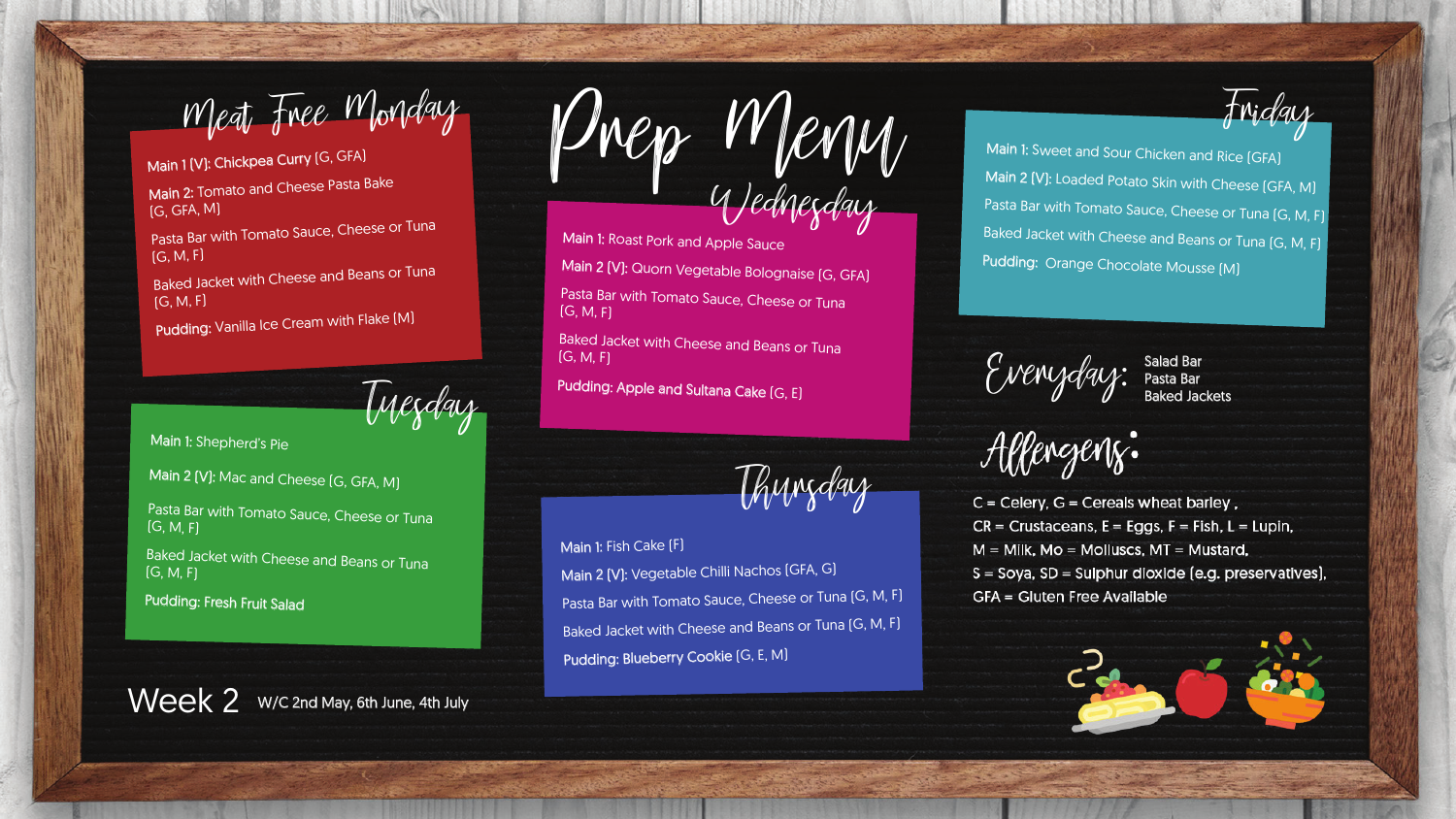Friday

Allengenz:

 $C = C$ elery,  $G = C$ ereals wheat barley,  $CR =$  Crustaceans,  $E =$  Eggs,  $F =$  Fish,  $L =$  Lupin,  $M =$  Milk, Mo = Molluscs, MT = Mustard, S = Soya, SD = Sulphur dioxide (e.g. preservatives), **GFA = Gluten Free Available** 





Tuesday

Thursday

Main 1 (V): Quorn Bangers and Mash (GFA, E, M) Main 2 (V): Vegetable Cottage Pie Pasta Bar with Tomato Sauce, Cheese or Tuna  $(G, M, F)$ Baked Jacket with Cheese and Beans or Tuna (G, M, F)

Main 1: Beef Burger Slider (G, M, GFA) Main 2 (V): Vegetable Burger (G) Served with: Wedges [G, GFA] Peas and Coleslaw [M] Pasta Bar with Tomato Sauce, Cheese or Tuna [G, M, F] Baked Jacket with Cheese and Beans or Tuna [G, M, F] Pudding: Baked Doughnut [G, M]

Everyday: Salad Bar<br>Everyday: Pasta Bar

Wednesday Main 1: Roast Gammon Main 2 (V): Tomato Pasta Bake (M, G, GFA) Pasta Bar with Tomato Sauce, Cheese or Tuna [G, M, F] Baked Jacket with Cheese and Beans or Tuna [G, M, F] Pudding: Toffee Frozen Yoghurt (G, M)

Pudding: Coconut Lemon Bar (G)

**Baked Jacket with Cheese and Beans or Tunal** (G, M, F)

Main 1: Hot Dog

Main 2 (V): Cheese Omelette (E, M)

Served with: Wedges

Pasta Bar with Tomato Sauce, Cheese or Tuna  $[G, M, F]$ 

Pudding: Black Forest Gateaux Pot (G, E, M)

Week 3 W/C 9th May, 13th June



Main 1: Chicken Goujon (GFA, G, M) Main 2 (V): Cheese and Potato Pie (M, GFA) Pasta Bar with Tomato Sauce, Cheese or Tuna [G, M, F] Baked Jacket with Cheese and Beans or Tuna [G, M, F] Pudding: Chocolate Brownie (G)

 $M$ eat Free Monday  $M_{\text{P}}$ <br> $M_{\text{P}}$ 

Pasta Bar Baked Jackets